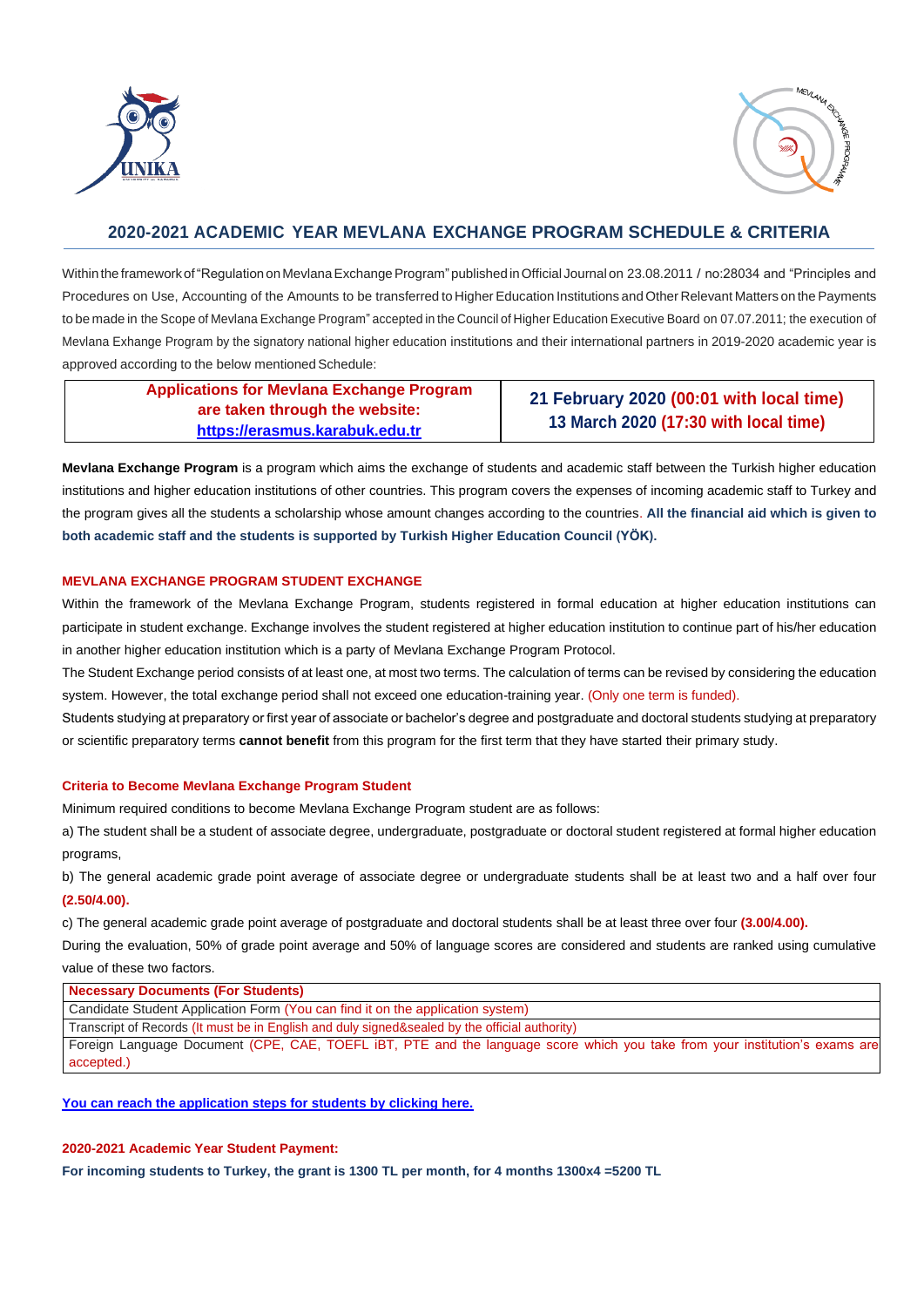## **SCOPE AND TIME OF ACADEMIC STAFF MOBILITY**

All academic staff employed in national and foreign higher education institutions that have signed Mevlana Exchange Program Protocol can join academic staff mobility. This mobility includes education-training activities which an academic staff authorized in one higher education institution will perform in another higher education institution.

Academic staff mobility periods must be **2 weeks** for once only in the same education-training year.

In the scope of mobility, academic activities of academic staff cannot be less than total **6 hours weekly**. In hourly calculation of the activities performed by academic staff, courses are considered. If course hours do not complete six hours, academic activities like seminars, panels or conferences are evaluated in this context.

### **Necessary Documents (For Academic Staff)**

Academic Staff Mobility Program (You can find it on the application system) Academic CV (It must be in English)

**[You can reach the application steps for academic staff by clicking here.](http://uluslararasi.karabuk.edu.tr/yuklenen/dosyalar/126219202022819.pptx)**

## **2020-2021 Academic Year Academic Staff Payment:**

## **For incoming academic staff to Turkey, daily allowance is 55 TL per day x 14 days = 770 TL.**

Incoming academic staff who participate in mobility within the scope of Mevlana Exchange Program will be paid in accordance with

the amounts in the table (Table of Payment to Support Travelling Expenses and Table of Payment based on Title) below:

**Transport is paid up to maximum levels as shown below, if the total amount of travel is less than the fixed price than the amount of real invoice is paid. If it is more than the maximum level then it is paid up to the max. level.**

| <b>REGIONS/</b><br><b>CONTINENTS</b>                                | <b>Daily Allowance (Per Day)</b><br><b>For Incoming Academic</b><br><b>Staff</b> | <b>Daily Allowance (Per Day)</b><br><b>For Other Titles</b> | <b>Travel Allowance</b> |
|---------------------------------------------------------------------|----------------------------------------------------------------------------------|-------------------------------------------------------------|-------------------------|
| Asia Pacific, Latin America, North America                          | 55 TL                                                                            | 45 TL                                                       | 4600 TL                 |
| SubSaharan Africa, Central Asia                                     | 55 TL                                                                            | 45 TL                                                       | 3500 TL                 |
| Europe, South Caucasus, South Asia, Middle East<br>and North Africa | 55 TL                                                                            | 45 TL                                                       | 3100 TL                 |

#### **Mevlana Exchange Program is available only in the following fields according to the regions:**

| <b>REGION</b> | <b>FIELD</b>                                                                      | <b>REGION</b>          | <b>FIELD</b>                                                                                |
|---------------|-----------------------------------------------------------------------------------|------------------------|---------------------------------------------------------------------------------------------|
| Afghanistan   | Social and Human Sciences + Health<br>Sciences                                    | Albania                | Social and Human Sciences + Health<br>Sciences                                              |
| Algeria       | Social and Human Sciences                                                         | Australia              | Science and Engineering Sciences +<br><b>Health Sciences</b>                                |
| Azerbaijan    | Science and Engineering Sciences + Social<br>and Human Sciences + Health Sciences | Bangladesh             | Social and Human Sciences                                                                   |
| Belarus       | Science and Engineering Sciences                                                  | Bosnia and Herzegovina | Social and Human Sciences                                                                   |
| <b>Brazil</b> | Science and Engineering Sciences                                                  | Burundi                | Science and Engineering Sciences +<br>Social and Human Sciences + Health<br><b>Sciences</b> |
| Canada        | Science and Engineering Sciences + Health<br>Sciences                             | Chad                   | Science and Engineering Sciences +<br>Social and Human Sciences + Health<br>Sciences        |
| China         | Science and Engineering Sciences +<br><b>Health Sciences</b>                      | Colombia               | Science and Engineering Sciences                                                            |
| Djibouti      | Social and Human Sciences                                                         | Egypt                  | Social and Human Sciences                                                                   |
| England       | Science and Engineering Sciences + Social<br>and Human Sciences + Health Sciences | France                 | Science and Engineering Sciences +<br>Social and Human Sciences + Health<br><b>Sciences</b> |
| Gambia        | <b>Health Sciences</b>                                                            | Georgia                | Science and Engineering Sciences + Social<br>land Human Sciences + Health Sciences          |